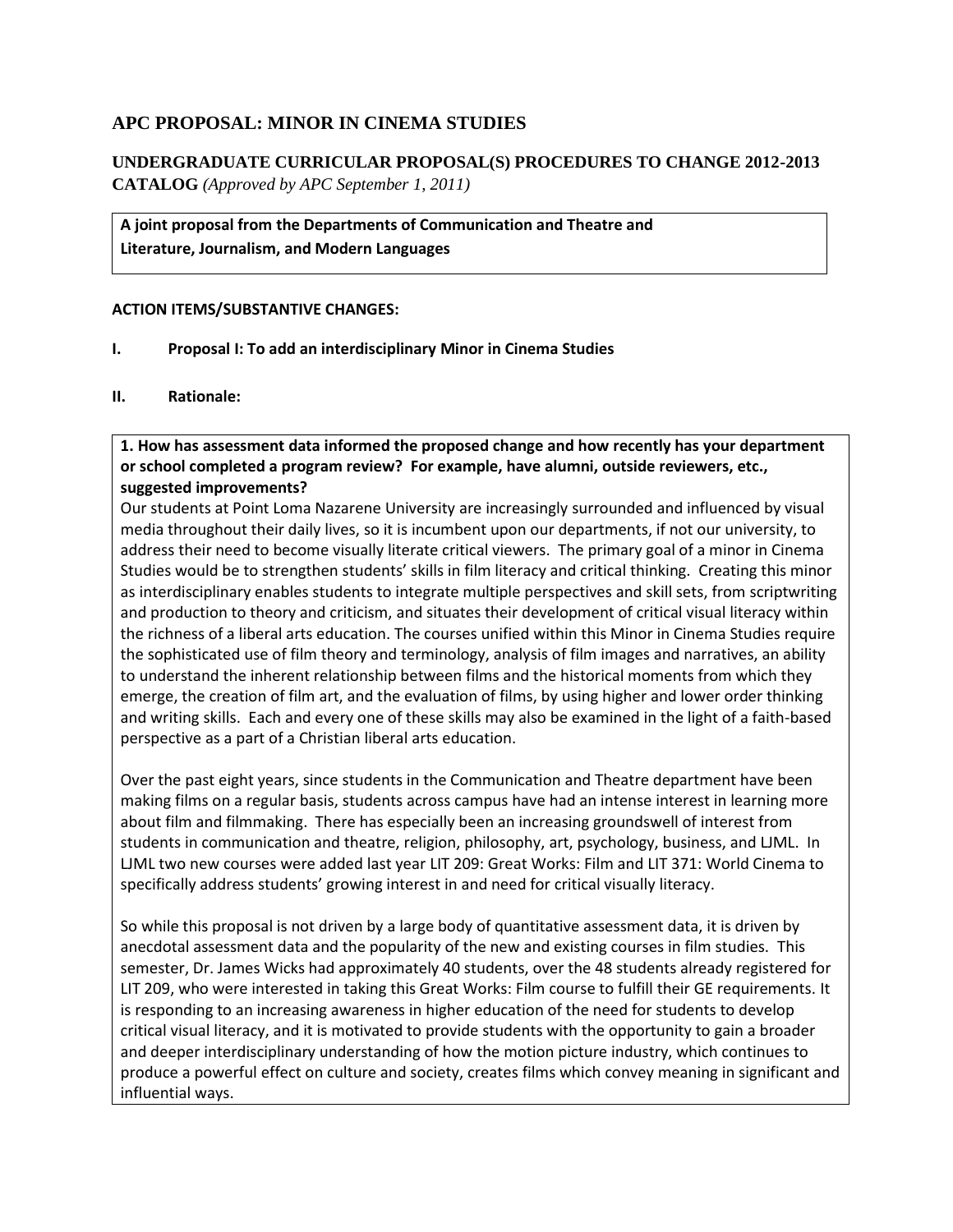## **2. What are comparable universities and colleges doing?**

This proposal is based on a model provided by USC's Minor in Cinema-Television which contains two required courses, then a selection of courses students can choose from in the following categories: Critical Studies, Production, Writing, and The Film-Television Industry. See: [http://www.usc.edu/dept/publications/cat2004/schools/cinema/minors.html.](http://www.usc.edu/dept/publications/cat2004/schools/cinema/minors.html)

Given our university size and values, comparisons with Pepperdine University and Azusa Pacific University are most appropriate for our context. Pepperdine's Humanities and Teacher Education program contains an interdisciplinary Film Studies Minor which also requires two courses, "Introduction to Film Studies, and "A Social Science Perspective on Film" and then allows students to choose three additional courses from a list of ten courses offered by eight (8) different departments. See:<http://seaver.pepperdine.edu/humanities/academics/filmstudies/filmstudiesminor.htm>

APU's Department of Theater, Film, and Television also offers a Critical Studies Minor, which includes five required courses, including titles such as "Christianity and the Creative Process," "History of Broadcasting and Electronic Media," and "Media Criticism and Theory," and then allows students to choose three courses among five options. This minor is not interdisciplinary. See: [http://www.apu.edu/clas/theaterfilmtv/minors/#criticalstudiesminor.](http://www.apu.edu/clas/theaterfilmtv/minors/#criticalstudiesminor)

## **3. Is the change related to stipulations imposed by outside accrediting agencies (addressing standards, etc.)?**

The proposal is not related to stipulations imposed by outside accrediting agencies.

## **4. How does the proposed change relate to the mission of the university?**

As stated in our university's core values, "A willingness to hear and learn from many diverse voices is foundational to a Christian liberal arts education." The Minor in Cinema Studies will enhance and expand the university's mission of hearing and learning from these diverse voices, as they are conveyed through film, by providing students with entry-level knowledge and skills for participating in independent filmmaking, film criticism, or teaching in an age where visual literacy is essential to the interpretation of cultural texts. This program will also add breadth and depth to students' knowledge and understanding of cinema as a medium of expression and shaper of cultural values and society. The courses listed below are presented with the intention of evaluating films in light of our relationship and responsibility to Christ and those in our community.

**5. How does the change accommodate the department or school's learning outcomes for the major, minor, concentration, etc.? For instance, does the change help balance out the curriculum, or does it fill in a missing gap that would help strengthen the program? Does it add breadth or depth, etc.?** The change is in line with PLNU's first institutional learning outcome "Members of the PLNU community will display openness to new knowledge and perspectives, think critically, analytically, and creatively, and communicate effectively." As the Program Learning Outcomes (see Section III, below) demonstrate, the Minor in Cinema Studies will make deliberate the university's teaching of film and critical film viewing. Such a program, housed within both the Departments of Communication and Theatre and Literature, Journalism and Modern Languages, in which communication and analysis of cultural texts are central to our academic pursuits, will enable students to examine, consider, and comprehend the ways in which story and ideology are presented in the cultural texts of film across the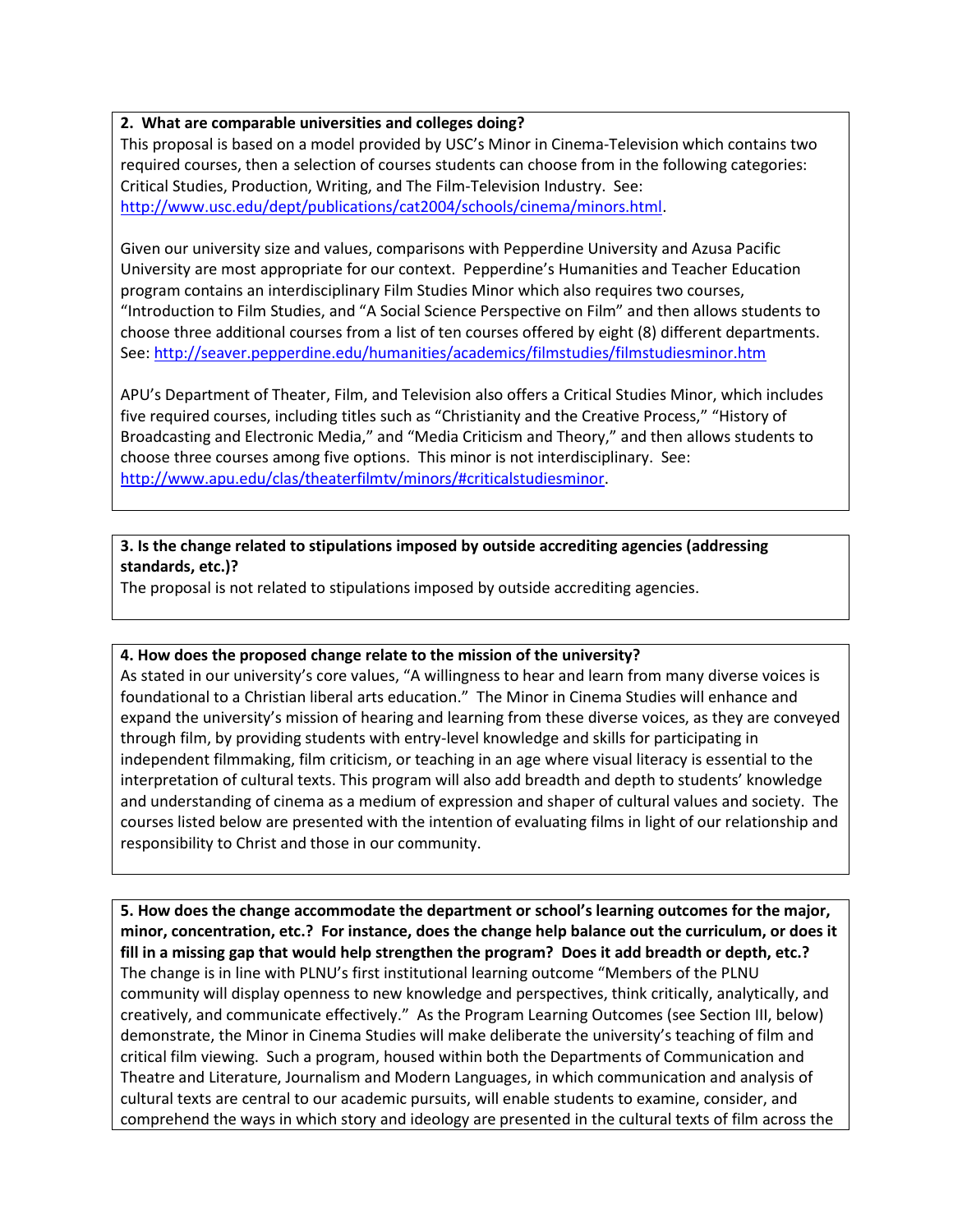curriculum.

The Cinema Studies Minor is also well positioned to welcome the addition and inclusion of film courses across the university which promote diversity and visual literacy.

## **6. What impact will it have on the size of the major, minor, etc.?**

The proposed change would create a new minor based on existing courses presently offered at PLNU. It should not have any substantial negative impact on respective major concentrations or minors.

## **7. Will the change(s) be sustainable with human and financial resources?**

The changes will be sustainable with current human and financial resources because the proposal does not require staffing changes within respective participating departments, nor does the proposal require course deletions or unit additions for students within respective majors.

## **8. State other rationale that you deem appropriate.**

A Cinema Studies Minor will add to the breadth of our student's liberal arts education by combining production and technical filmmaking skills with a cultural studies based approach of the analysis of texts, along with film art and film theory. PLNU students would be able to demonstrate their accomplishments in visual literacy in their liberal arts education and in their future careers as well.

All  $\qquad$  490 courses and new course proposals for the Minor in Cinema Studies undergo the following process in order to be included in the minor: 1) course proposal including syllabus, assigned texts, and rationale 2) joint review by Theatre and Communications and LJML Departments, 3) inform Records of approval or rejection of inclusion in the Minor in Cinema Studies.

## **III. Tentative Syllabus/Course Learning Outcomes:**

## **Program Description: Minor in Cinema Studies**

This is an interdisciplinary minor in cinema which draws from historical, religious, philosophical, theoretical, and aesthetic perspectives. Students are encouraged to select courses which are based on students' intellectual and professional interests. Students interested in film criticism and/or writing and teaching may take electives in film theory and criticism, while students interested in scriptwriting and production may take courses in those areas. The minor is structured as interdisciplinary in its electives so that students will truly be studying in the liberal arts tradition. All students must take the required courses, and then must select from the elective courses to complete the minor.

## **Outcomes: Program Learning Outcomes**

Students who complete the cinema studies minor will be able to:

1. Identify and articulate the relationships among film styles, genres, and techniques. (LIT 209, LIT 371, & COM 300, SPA 380)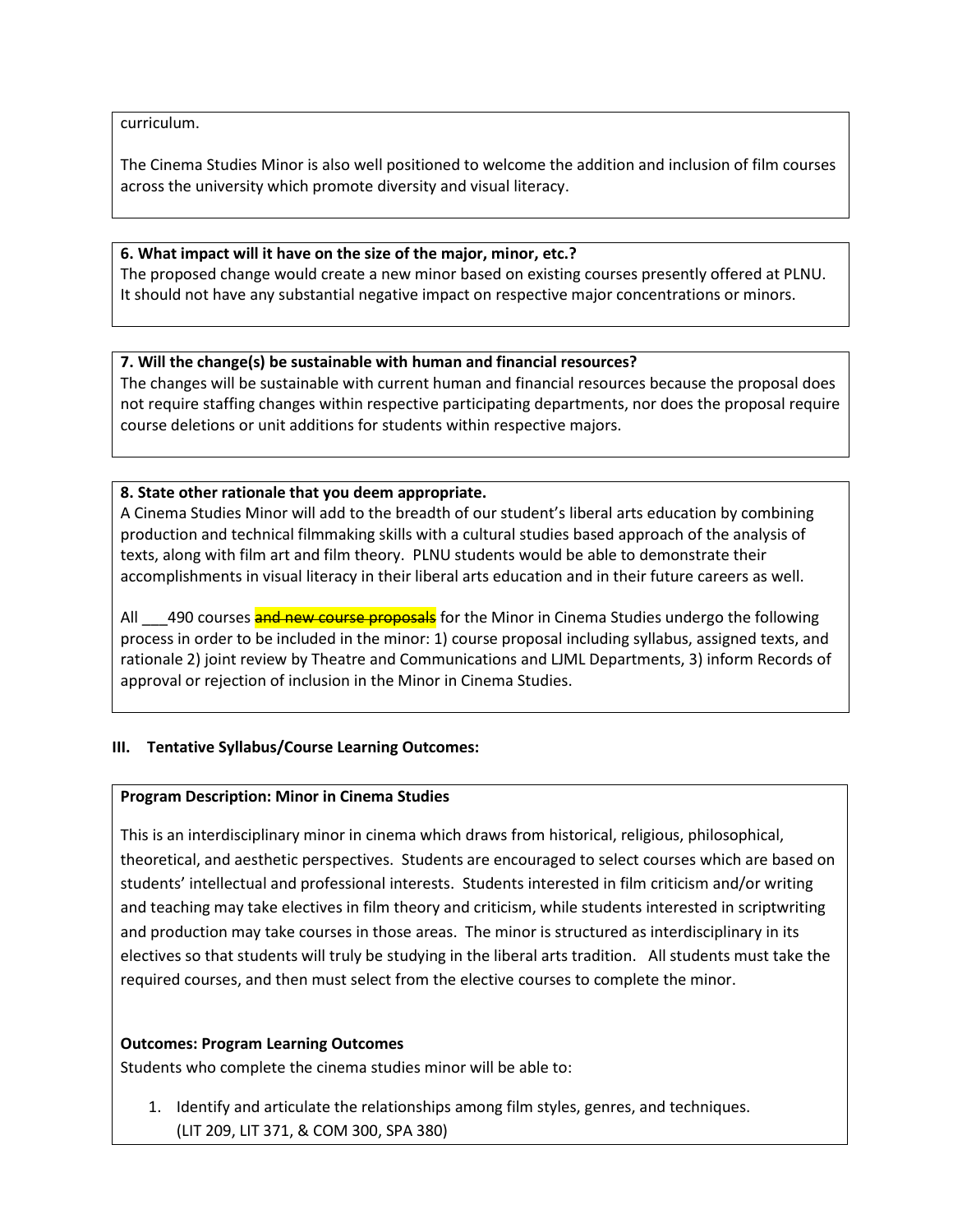- 2. Demonstrate knowledge of the relationship between films and the historical moments from which they emerge. (COM 300, HIS 368, SPA 380)
- 3. Analyze and interpret the film images and narratives using film theory and terminology. (LIT 209, LIT 371, COM 300)
- 4. Evaluate films, including from a faith based perspective, by using higher and lower order thinking and writing skills. (COM 300, and COM/LIT courses)
- 5. Construct film scripts and create films by using film production techniques. (COM 243, COM 175, COM 420, COM 442, COM 443)

## **IV. Catalog Copy:** Note the academic minor consists of already-existing courses.

# **Catalog Copy (New)**

# **REQUIRED & INSTRUCTORS: 8 units**

LIT 209 Great Works in Literature: Film (2) James Wicks; no prerequisite COM 243 Intro to TV and Film Production (3) Alan Hueth; no prerequisite COM 300 Narrative and Documentary Film (3) Alan Hueth; no prerequisite

# **ELECTIVE COURSES: 9 Elective Units Taken from Three (3) Separate Disciplines**

LIT 371 World Cinema (3)Wicks offered every other year) HIS 368 Modern China Through Film (4) Kim SPA 380 Genre/Period Study in Hispanic Literature and Film (3) McConnell \_\_\_490 Approved Special Studies Course in Film COM 175 Scriptwriting for Television and Film (3) Hueth \*COM 442 Field Production (3)Hueth (pre-req: COM 243) \*COM 443 Studio Production (3)Hueth (pre-req: COM 243) COM 420 Communication Practicum (indie screenwriting or film production project) (1-2) Hueth (pre-req: COM 175 for screenwriting, and COM 243 for production project)

## **Total units required: 17-20**

Minimum number of upper division units: 12 units Minimum number of units completed in residency: 9 units Note that 9 units must be distinct and not counted in the major

**\*COM 442 and 443 are presently two (2) unit courses. However, the Dept. of Communication and Theatre are submitting an APC proposal that is requesting that these two courses be raised to three (3) units. This has been approved by their dean. Whether the increases are approved or rejected by APC, these courses will continue in the mix of electives for the Cinema Studies Minor.**